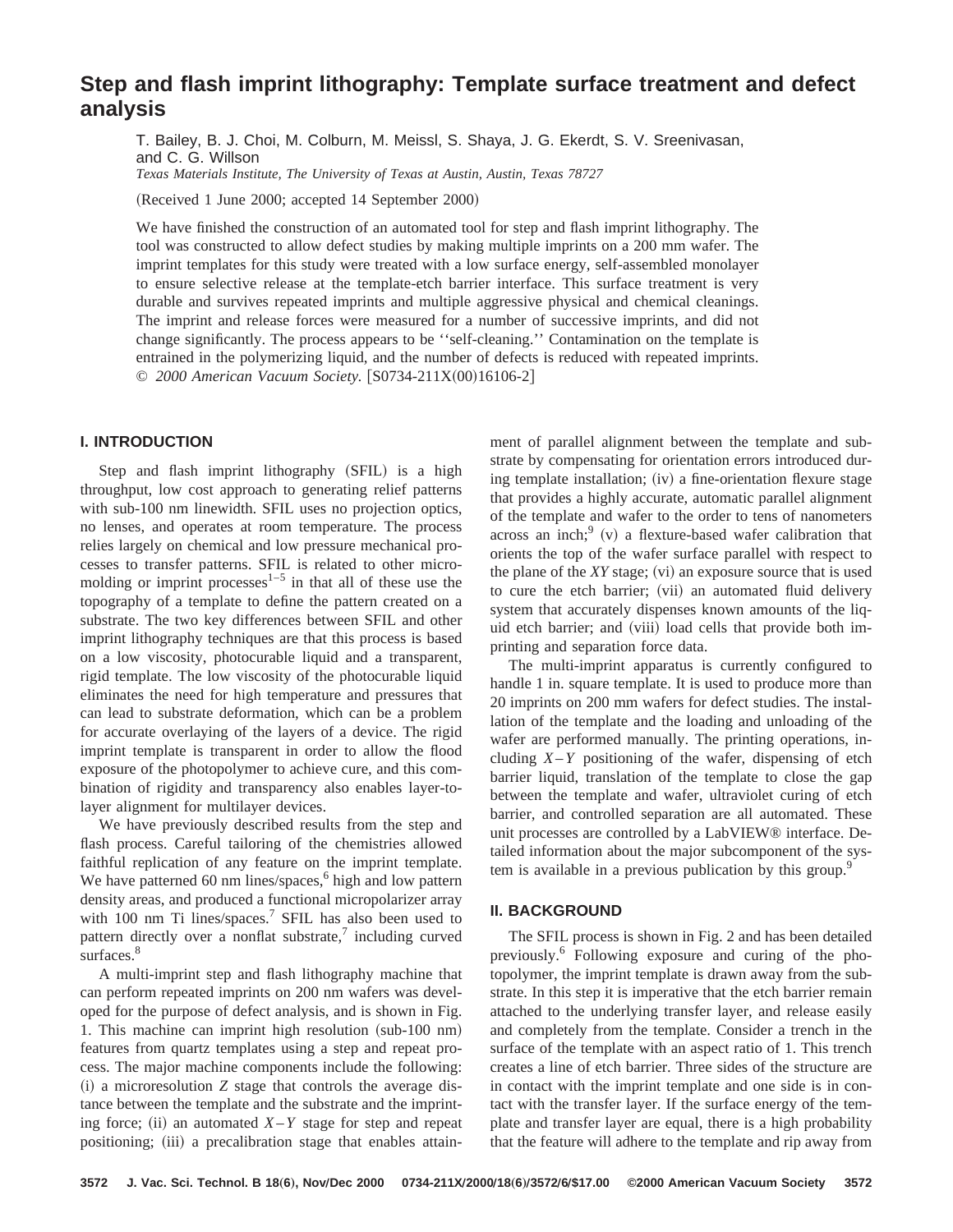

FIG. 1. Multi-imprint apparatus.

the substrate, simply based on contact area considerations. The surface energy of the bare quartz template is actually higher than that of the transfer layer, leading to greater adhesive forces in the area of greater contact. It is therefore necessary to modify the surface energy of the template in order to promote selective release at the template-etch barrier interface.

# A. Etch barrier (This section is adapted from Colburn **et al.<sup>6</sup>** …

We formulated our first etch barrier solutions from a free radical generator dissolved in a solution of organic monomer, silylated monomer, and a dimethyl siloxane (DMS) oligomer. Each component serves a specific role in meeting these constraints. The free radical generator initiates polymerization upon exposure to actinic illumination. The organic monomer ensures adequate solubility of the free radical generator and adhesion to the organic transfer layer. The silylated monomers and the DMS provide the silicon required to give a high oxygen etch resistance. Both monomer types help maintain the low viscosity required during imprinting  $[Fig. 2(b)]$ . The silylated monomer and DMS derivative also serve to lower the surface energy, enhancing template release.

Test formulations were made from a variety of commercially available monomers and DMS derivatives listed in Table I. These were tested for reactivity and surface energy properties over the range of concentrations listed. The sily-



FIG. 2. Step and flash imprint lithography process. The process employs a template/substrate alignment scheme to bring a rigid template and substrate into parallelism  $(a)$ , trapping the etch barrier  $(b)$ . The gap is closed until the force that ensures a thin base layer is reached. The imprint is then illuminated through the backside of the template (c) to cure the etch barrier. The template is withdrawn (d), leaving low-aspect ratio, high resolution features in the etch barrier. The residual etch barrier (base layer) is etched away with a short halogen plasma etch, after which the pattern is transferred into the tranfer layer with an anisotropic oxygen reactive ion etch (e), creating highaspect ratio, high resolution features. These high aspect ratio features in the organic transfer layer can be utilized as-is, or can be used as an etch mask for transferring the features into the substrate.

TABLE I. Components and range of composition tested as viable etch barrier solution.

| Principal component             | Weight $(\%)$ | Chemical names                                                                                                                                                   |
|---------------------------------|---------------|------------------------------------------------------------------------------------------------------------------------------------------------------------------|
| Monomer                         | $25 - 50$     | Butyl acylrate, methyl acrylate,<br>methyl methacrylate                                                                                                          |
| Silylated monomer               | $25 - 50$     | Methacryloxypropyl<br>tris(tri-methylsiloxy) silane<br>(3-acryloxypropyl) tris(tri-methylsiloxy)-<br>silane                                                      |
| Dimethyl siloxane<br>derivative | $0 - 50$      | (Acryloxypropyl) methylsiloxane<br>dimethylsiloxane copolymer<br>(Acryloxypropyl) methylsiloxane<br>homopolymer<br>Acryloxy terminated polydimethylsi-<br>loxane |
| Crosslinking agent              | $0 - 5$       | 1,3-bis(3-methacryloxypropyl)-<br>tetramethyl disiloxane                                                                                                         |
| Free radical generator          | $2 - 10$      | Irgacure 184, Irgacure 819                                                                                                                                       |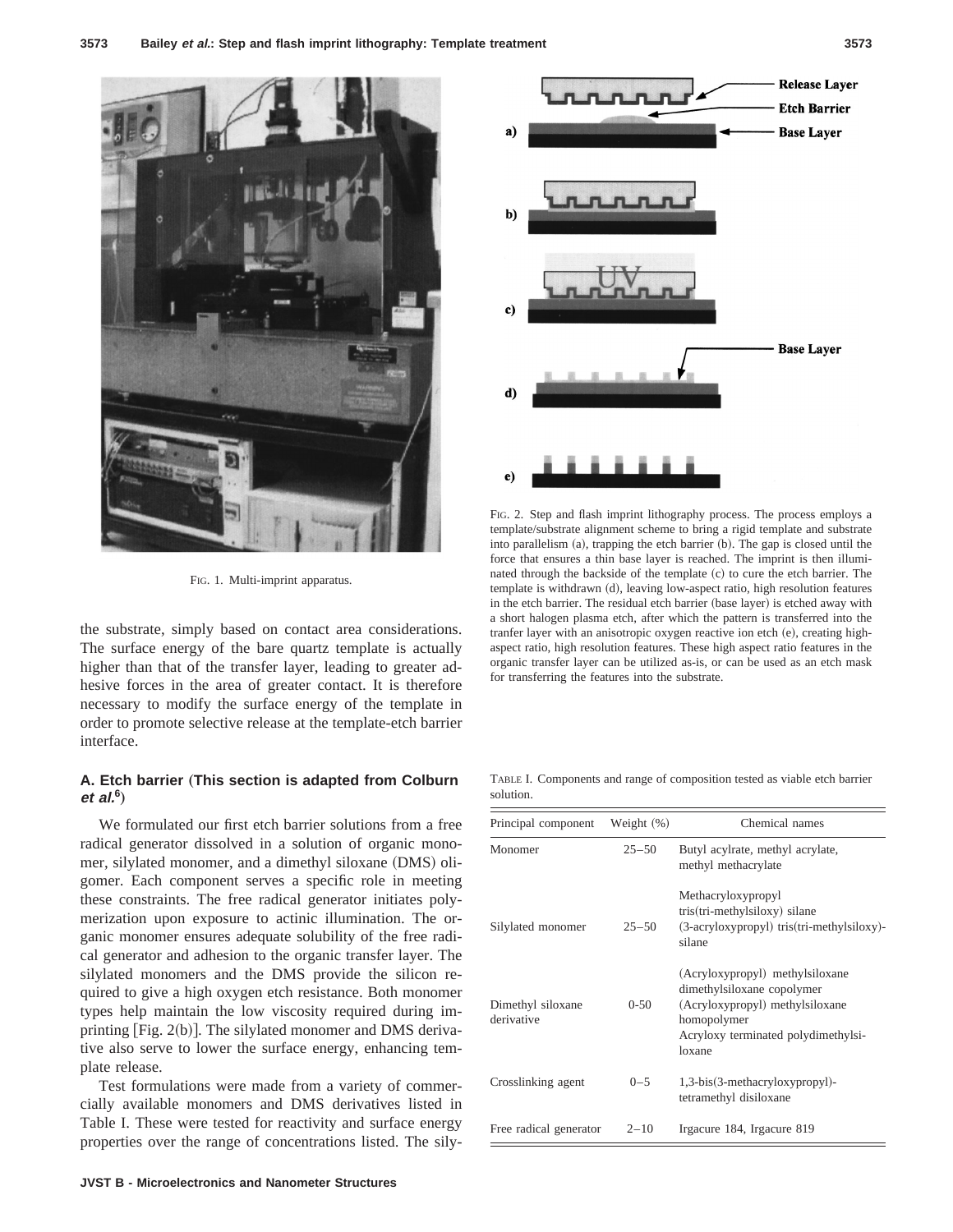

120.0 110.0 **Contact Angle** 100.0 90.0 80.0  $+ H2O$ CH<sub>212</sub> 70.0 ▲ Glycerol 60.0  $\overline{2}$  $\Omega$  $\overline{1}$ 3 5 6 # Imprints a) Untreated **Newly Treated** 2 months' use

FIG. 4. Surface treatment durability. The contact angle of three liquids on a template through five imprints does not appear to change outside of experimental error (a). The surface treatment lowers the surface energy of the template, creating a hydrophobic surface (b). The water contact angle does not change significantly after two months use.

FIG. 3. Template surface treatment sequence. A fluorinated self-assembling monolayer is used to provide a low surface energy coating that ensures release of the cured etch barrier. Trichlorosilanes migrate to the template surface (a), where they react with surface water to form silanol intermediates. These intermediates undergo a condensation reaction with the hydroxyl groups on the quartz surface, as well as adjacent silanols, to form a networked siloxane monolayer (b). This layer is oriented such that the fluoroalkane chains are oriented away from the quartz, in a three-dimensional comblike structure. Annealing further enhances the condensation  $(c)$ , creating a highly networked, durable, low surface energy coating (d).

lated monomers, crosslinking agents, and DMS derivates were purchased from Gelest, Inc., and used as received. The free radical generators were acquired from Ciba-Giegy Specialty Chemicals Divisions. The organic monomers were purchased from Aldrich. A statistical response surface optimization procedure was employed to develop the preliminary etch barrier formulations.

#### **B. Template surface treatment**

Alkyltrichlorosilanes form covalent bonds with the surface of fused silica, or  $SiO<sub>2</sub>$ , and can be used to modify the template surface energy. The  $-OH$  groups on the  $SiO<sub>2</sub>$  surface react with the silane to form HCl. The reaction of functional alkylsilanes with  $SiO<sub>2</sub>$  proceeds very slowly in the absence of surface water, but quite rapidly in the presence of surface water.<sup>10–13</sup> Tripp *et al.*<sup>13</sup> studied the reaction of alkykchlorosilanes and fluoroalkylchlorosilaanes with silica using Fourier-transform infrared spectroscopy, by monitoring the disappearance of glass surface SiO–H bond during the course of the reaction. They found that alkylsilanes do not react with a completely dehydrated surface, and the fluorinated counterparts do react, but slowly.

Alkyltrichlorosilanes react with surface bound water to form networks derived from the formation of bonds between adjacent molecules. The water adsorbed on the glass surface reacts with the self-assembled monolayer (SAM) precursor to form a silanol intermediate and an acid in an irreversible reaction<sup>14</sup>

 $R-SiCl_3+3H_2O\Rightarrow R-Si(OH)_3+3HCl.$ 

b)

The intermediate has three –OH groups, which can either bond to the quartz surface or to adjacent molecules through the loss of water. Figure 3 shows an example of this network formation. This networking characteristic of trichlorosilane makes it appealing for use as a durable release coating. Following the SAM formation, there may be some dangling –OH groups on the substrate surface as well as in the film. Tripp and  $\text{Hair}^{15}$  have shown that postformation annealing enhances the incorporation of these groups to form a more highly networked and highly bonded film.

 $\sum_{n=1}^{\infty}$   $\frac{1}{n}$  and  $\sum_{n=1}^{\infty}$  contacts that a surface composed of only  $-CF_3$  groups would have the lowest surface free energy of any system, at  $\sim$  6 dyn/cm. Nishino *et al.* later verified that the prediction. Their work on perfluorinated chains demonstrated a surface energy of 6.7 dyn/cm.<sup>19</sup> As a comparison, Teflon® has a surface energy of 18 dyn/cm.<sup>20</sup> A good monolayer film with  $-CF_3$  terminations has the potential to be a superb release coating for the SFIL template.

### **III. EXPERIMENTAL PROCEDURE**

The surface treatment procedure used in the SFIL process is based on the preceding information. The quartz templates were first cleaned with a piranha solution  $(1$  part  $H_2O_2$  to 2 parts  $H_2SO_4$ ) for 30 min to remove any surface organic con-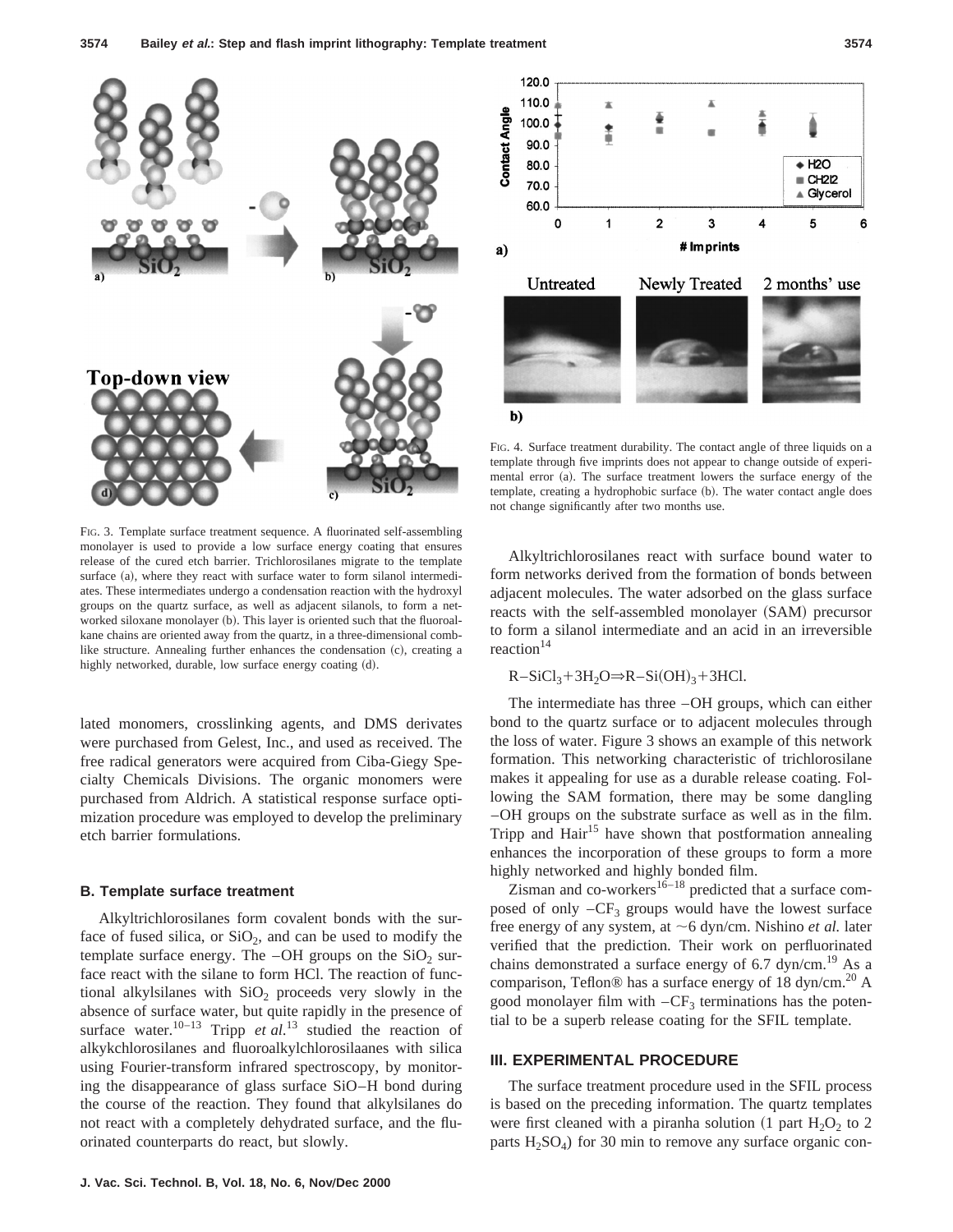

FIG. 5. Imprint and separation forces using 1 in. by 1 in. templates. There does not appear to be any systematic change in separation forces after multiple imprints.

taminants. After the piranha etch, the substrates were blown dry with  $N_2$ . The substrates were then heated to 90 °C, and reacted with tridecafluoro-1,1,2,2,tetrahydrooctyl trichlorosilane  $[CF<sub>3</sub>-(CF<sub>2</sub>)<sub>5</sub>-CH<sub>2</sub>-CH<sub>2</sub>SiCl<sub>3</sub>]$  [Gelest] for 1 h.

The transfer layer used in early studies was poly(methyl methacrylate) (967k MW), spun at 3k rpm from a  $2.5\%$  solution in chlorobenzene, then baked at 180 °C for a minimum of 4 h to yield films  $\sim$  200 nm thick. 1  $\mu$ l of etch barrier, described in Sec. II A, was dispensed for each 1 square inch imprint. The etch barrier was cured at room temperature using an Oriel 500 W Hg arc lamp running at 300 W under  $\sim$  2 psi of imprint pressure. Curing required approximately  $20-50$  mJ/cm<sup>2</sup>.<sup>6</sup> The template was withdrawn after cure at an average speed of 1.3  $\mu$ m/s.

## **IV. RESULTS AND DISCUSSION**

#### **A. Template surface treatment**

The surface treatment reaction has yielded surface energies in the neighborhood of 12 dyn/cm. These surface energies do not approach the Zisman prediction, and we believe this is due to surface roughness effects which expose under-



FIG. 6. Detailed defect region. The defects tracked in the following images are labeled here. Note the cross pattern; this was the reference point used to find the defect region on each imprint. Only one such feature exists on the imprint template.

lying  $-CF_{2}$ – groups. A surface composed of mixed  $-CF_3$ and  $-CF_2$  groups should have a surface energy in the range of 17 dyn/cm. $20$ 

The surface treatment must maintain its release characteristics through hundreds or thousands of imprints in a manufacturing process. Preliminary results indicate that the current technique could provide films with the required durability. Figure 4 shows the change in contact angle of water, glycerol, and diiodomethane after each of five imprints. There does not appear to be any systematic degradation. The droplet images show the water contact angle on an untreated template, a newly treated template, and a template that was used for a period of two months and was cleaned vigorously. The template retained its release functionality, and it can be seen that the water contact angle did not degrade significantly. We have seen no evidence of catastrophic loss of release function. Work is currently underway



FIG. 7. Disappearance of template-bound contamination can be seen in these images. Image 1 is a micrograph of the first imprint, etc. Note the rapid disappearance of small defects. Even the very large defects shrink upon successive imprinting and completely disappear after the 8th imprint.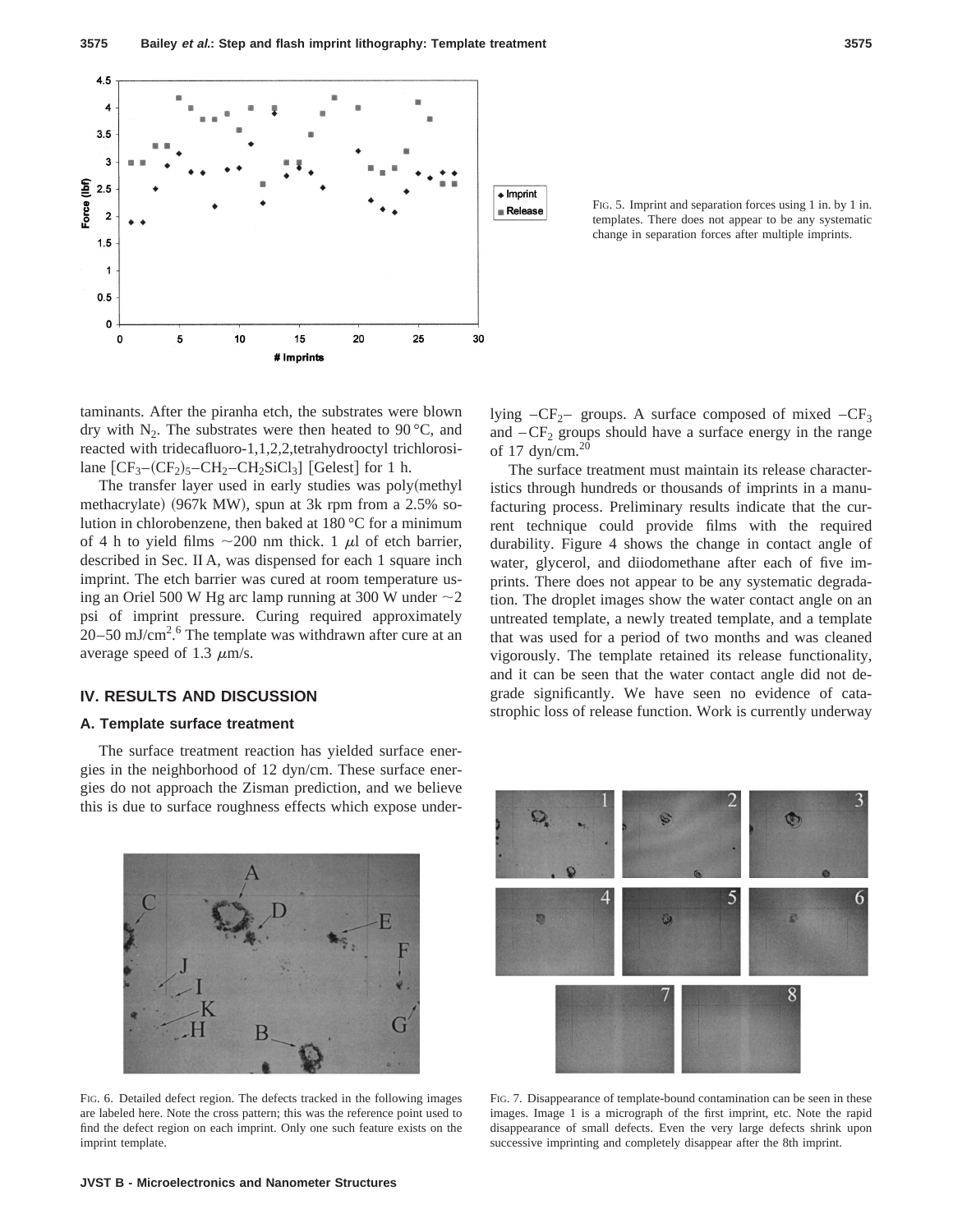

FIG. 8. Particle size vs number of imprint. The size and number of all defects in this field diminished with each imprint, yielding a defect-free field after eight imprints. Large particles are removed more slowly than small particles.

to quantify film durability for a variety of treatment conditions.

#### **B. Imprint and release forces**

The imprint and release forces were recorded for multiple consecutive imprints. The template was raised and lowered in position control mode, and the imprint and release forces were monitored.

Figure 5 shows the imprint and release forces for multiple imprints. The imprint force was 2–4 psi, and the required release force was less than 5 psi even after 25 imprints. The release force shows only random fluctuation, implying that the properties of the etch barrier/release layer interface remain effectively constant upon multiple imprinting. The source of the variance in release force is under investigation.

#### **C. Defect disappearance**

Wafers with multiple imprints were carefully analyzed for defects. One region of the imprint field was tracked through multiple imprints starting with the first imprint using an Olympus microscope. The size of the defects was estimated and tracked. Figure 6 shows a field of severe defects, some of which are identified. These defects were followed through consecutive imprints. After eight imprints, the region was free of defects, as seen in Fig. 7. The size and number of the defects decreased with each imprint, as shown in Fig. 8. We believe that the defects are removed by entrainment in the etch barrier, thus cleaning the template for the following imprints. Based on these results, it appears that the process is self-cleaning for contaminants on the template.

#### **V. CONCLUSIONS**

An automated tool for step and flash imprint lithography has been constructed. This tool allows an operator to run automated imprinting experiments without human intervention, except for installation of templates, and loading and unloading of wafers. Imprint templates were treated with a low surface energy self-assembled monolayer to aid selective release at the template-etch barrier interface. This surface treatment was shown to be quite durable, surviving repeated imprints and multiple aggressive physical cleanings without loss of function. The imprint and release forces were measured for a number of successive imprints. The imprint force was maintained at 2–4 psi, and the release force was less than 5 psi for all imprints.

The SFIL process appears to be self-cleaning. The number and size of imprinted defects resulting from template contamination decreased with each successive imprint. The imprint field was contamination free after eight imprints. Contamination on the template was observed to be entrained in the polymerized etch barrier.

## **ACKNOWLEDGMENTS**

The authors thank DPI-RTC, International SEMATECH, and Compugraphics for generous gifts and technical consultation to the project. Special thanks to Franklin Kalk, Cece Philbin, and Ric Diola for help in getting imprint templates, and Dan Felder for this help in defect analysis. The authors gratefully acknowledge the financial support of SRC and DARPA.

- <sup>1</sup>D. Wang *et al.*, Appl. Phys. Lett. **70**, 1593 (1997).
- <sup>2</sup>J. Haisma *et al.*, J. Vac. Sci. Technol. B 14, 4124 (1996).
- 3 S. Y. Chou, P. R. Krauss, and P. J. Renstrom, J. Vac. Sci. Technol. B **14**, 4129 (1996).
- <sup>4</sup>T. K. Widden et al., Nanotechnology 7, 447 (1996).
- ${}^5$ Y. Xia and G. M. Witesides, Agnew. Chem. Int. 37, 550 (1998).
- <sup>6</sup>M. Coburn *et al.*, SPIE 24th Intl. Symp. on Microlithography: Emerging Lithographic Technologies III, Santa Clara, CA, 1999, pp. 379–389.
- <sup>7</sup>M. Colburn *et al.*, SPIE 25th Intl. Symp. Microlithography: Emerging Lithographic Technologies IV, Santa Clara, CA, 2000, p. 453.
- <sup>8</sup>P. Ruchoeft *et al.*, J. Vac. Sci. Technol. B 17, 2965 (1999).
- <sup>9</sup>B. J. Choi et al. (unpublished).
- <sup>10</sup>X. Zhao and R. Kopelman, J. Phys. Chem. **100**, 11014 (1996).
- <sup>11</sup>P. Silberzan et al., Langmuir 7, 1647 (1991).
- <sup>12</sup>J. D. LaGrange and J. L. Markham, Langmuir 9, 1749 (1993).
- <sup>13</sup>C. P. Tripp, R. P. N. Veregin, and M. L. Hair, Langmuir 9, 3518 (1993).
- $^{14}$ C. P. Tripp and M. L. Hair, Langmuir 11, 1215 (1995).